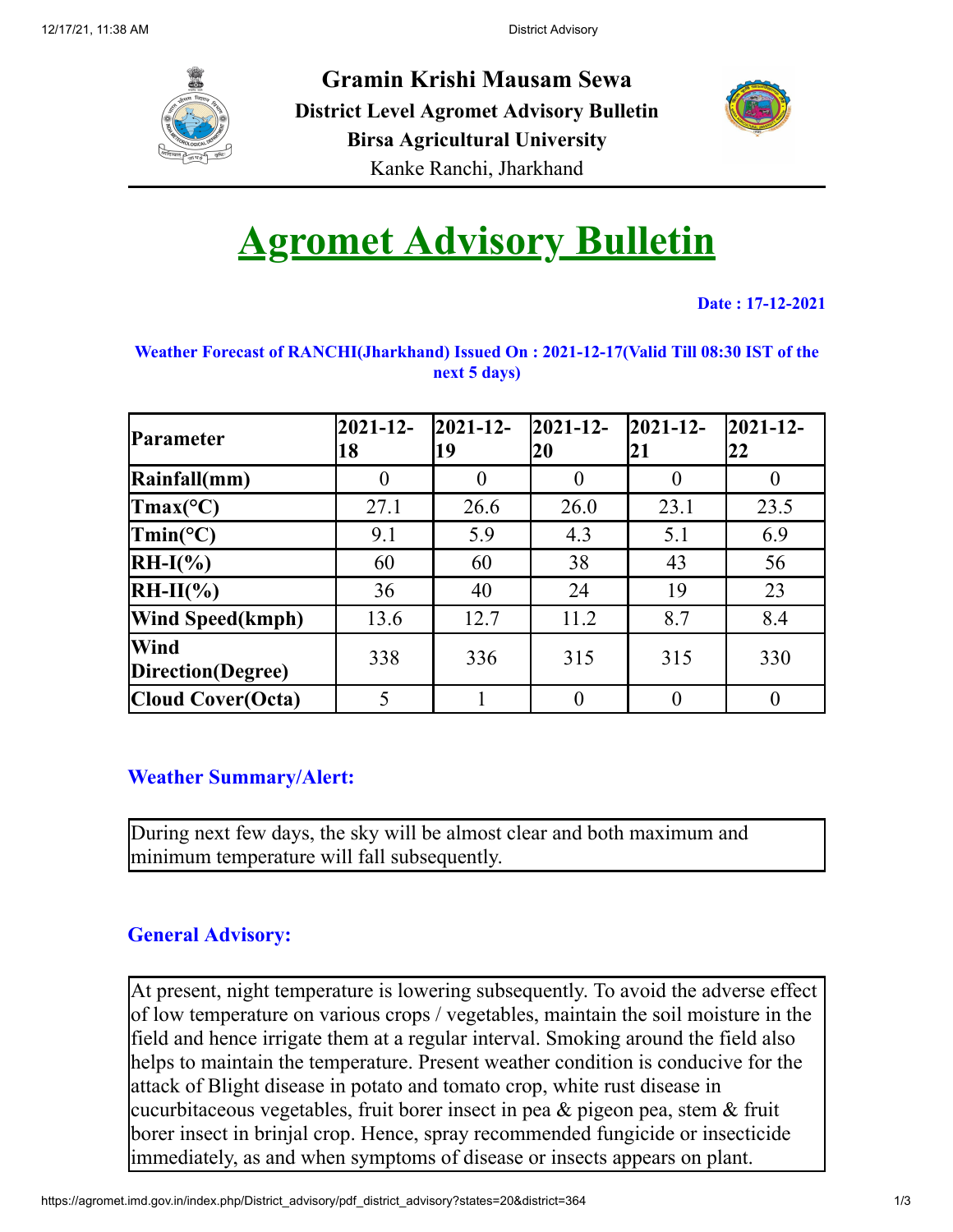#### **SMS Advisory:**

To prevent the ill effect of low temperature on different crops or vegetables, irrigate the field at a regular interval to maintain optimum soil moisture.

#### **Crop Specific Advisory:**

| <b>Crop(Varieties)</b> | <b>Crop Specific Advisory</b>                                                                                                                                                                                                                                                                                                                                                                                                                                                              |
|------------------------|--------------------------------------------------------------------------------------------------------------------------------------------------------------------------------------------------------------------------------------------------------------------------------------------------------------------------------------------------------------------------------------------------------------------------------------------------------------------------------------------|
| WHEAT                  | To keep the field weed free conduct inter - culture operation after<br>20-25 days of sowing. After inter culture operation irrigate the<br>field and broadcast urea 20-22 kg per acre), next day of irrigation<br>Existing weather condition favours the attack of leaf spot disease.<br>Spray immediately the fungicide Indofil M-45 $\omega$ 2.5 gm. per liter<br>of water as and when symptom of disease (small oval shaped<br>yellow-brownish spot forms on leaves) appears on leaves. |
| <b>CHICK PEA</b>       | Nipping (pruning of upper parts of the plant) should be done in 30<br>to 40 days (before flowering stage) old crops. It enables the plant<br>to bear more and more branches and subsequently flowers and<br>pods. After nipping farmers may generate income by selling the<br>pruned parts as Chana sag. However, this practice is strictly<br>adopted in those field where soil moisture is not a limiting factor.                                                                        |
| <b>RAPESEED</b>        | Spray immediately the fungicide Redomyl M. Z. $(Q)$ 1.5 gm per<br>liter of water) as and when the white powder appears on leaves<br>and stems.                                                                                                                                                                                                                                                                                                                                             |

## **Horticulture Specific Advisory:**

| If the symptoms of blight disease (small, light- brown<br>leaves also, resulted into fall of leaves) appears in the | Horticulture(Varieties) | <b>Horticulture Specific Advisory</b>                                                                                                                                                                                                                                                                                                                                         |  |  |
|---------------------------------------------------------------------------------------------------------------------|-------------------------|-------------------------------------------------------------------------------------------------------------------------------------------------------------------------------------------------------------------------------------------------------------------------------------------------------------------------------------------------------------------------------|--|--|
| <b>POTATO</b><br>may be used for cultivation of onion.                                                              |                         | spots appear on lower leaves and later it spread on upper<br>crop immediately spray the fungicide Redomyl $(Q$ 1.5 gm<br>per litre of water). In early potato, which is approaching<br>maturity stage within 7-10 days, remove the upper leaves<br>of the plant. Removing of leaves helps in hardening of the<br>tuber and its skin. After digging of early potato, the field |  |  |